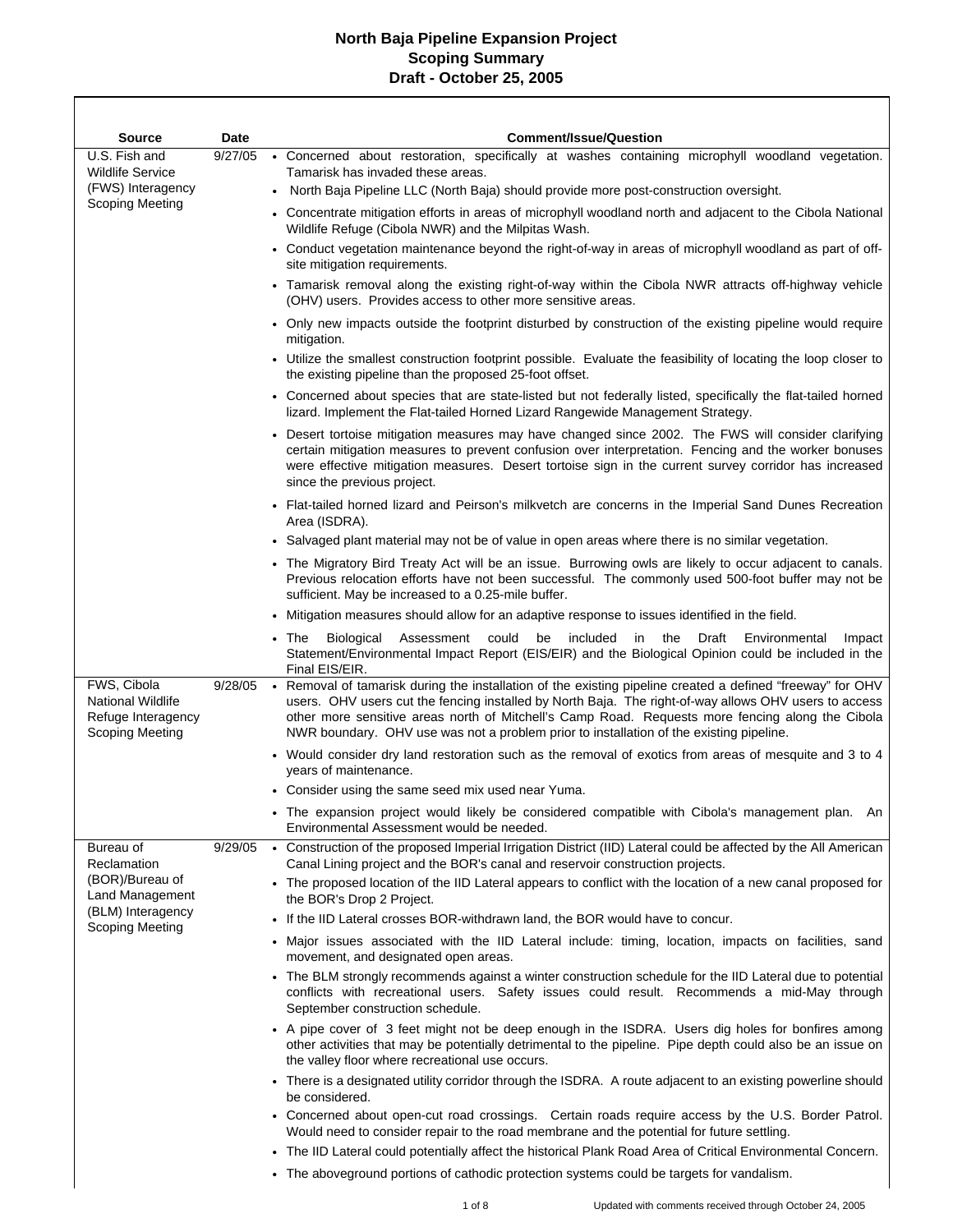Г

| <b>Source</b>                        | <b>Date</b> | <b>Comment/Issue/Question</b>                                                                                                                                                                                     |
|--------------------------------------|-------------|-------------------------------------------------------------------------------------------------------------------------------------------------------------------------------------------------------------------|
|                                      |             | • The project could affect a future border fence proposed.                                                                                                                                                        |
|                                      |             | • Construction crews would need to coordinate with the U.S. Border Patrol. Open trenches could be used<br>for illegal activities.                                                                                 |
|                                      |             | • The flat-tailed horned lizard could be federally listed by the time the project begins.                                                                                                                         |
|                                      |             | • The project could impact Peirson's milkvetch.                                                                                                                                                                   |
| <b>Blythe Public</b>                 | 9/28/05     | • Concerned about public safety.                                                                                                                                                                                  |
| <b>Scoping Meeting</b><br>Transcript |             | • North Baja did not address public concerns during the development of the existing pipeline.                                                                                                                     |
|                                      |             | • The existing pipeline required a larger construction area than was originally proposed to cross the<br>Colorado River.                                                                                          |
|                                      |             | • Concerned about the destruction of desert habitat and restoration. Requests that property be restored to<br>preconstruction conditions. Concerned that natural revegetation could take between 50 to 100 years. |
|                                      |             | • Concerned about increased OHV use. The cleared right-of-way attracts OHV users. North Baja denied<br>the landowner's request for fencing.                                                                       |
|                                      |             | • FERC has not responded to the landowner's complaints regarding post-construction conditions along the<br>existing pipeline.                                                                                     |
|                                      |             | • The pipeline right-of-way inhibits the development of private property and limits public access to the<br>riverfront.                                                                                           |
|                                      |             | • New right-of-way will affect public utilities (i.e., water and sewer lines) as well as public roads and a<br>bridge to Riviera Drive and the Riviera subdivision.                                               |
|                                      |             | • There are 200 feet between North Baja's existing pipeline and another existing pipeline, which limits use<br>of the area.                                                                                       |
|                                      |             | • Concerned about noxious weeds in the existing right-of-way, specifically tamarisk.                                                                                                                              |
|                                      |             | • The existing pipeline is not located entirely within North Baja's easement on the landowner's property.                                                                                                         |
|                                      |             | • Will protest the proposed pipeline expansion.                                                                                                                                                                   |
|                                      |             | • The existing easement allows for only one pipeline. The landowner will not agree to another pipeline<br>within the easement.                                                                                    |
|                                      |             | Concerned about visual impacts and restoration.                                                                                                                                                                   |
|                                      |             | • Consider an alternative route along the Arizona side of the Colorado River.                                                                                                                                     |
|                                      |             | Consider locating the new pipeline between the existing pipelines.                                                                                                                                                |
|                                      |             | • Concerned about the large distance between the existing pipelines.                                                                                                                                              |
| El Centro Public                     | 9/28/05     | • The pipeline would be located near school district property near Ogilby Road.                                                                                                                                   |
| <b>Scoping Meeting</b><br>Transcript |             | Requests that North Baja communicate with the landowners adjacent to the county right-of-way.                                                                                                                     |
|                                      |             | • Requests that landowners be indemnified against accidents or agricultural damages.                                                                                                                              |
|                                      |             | • Requests explanation about pipeline abandonment.                                                                                                                                                                |
|                                      |             | A school is located on Darwin Road.                                                                                                                                                                               |
|                                      |             | The IID Lateral route as shown in the Notice of Intent/Notice of Preparation (NOI/NOP) would affect a<br>neighborhood water delivery system.                                                                      |
|                                      |             | • Concerned about loss of mature landscaping, which mitigates dust impacts.                                                                                                                                       |
|                                      |             | Concerned about lost rental revenue.                                                                                                                                                                              |
|                                      |             | . Prefers the route shown in blue on the NOI/NOP map because it would affect the other landowners less.                                                                                                           |
|                                      |             | • Consider using an existing easement 1/4 mile north of Ross Road and 1/4 mile south<br>of the home sites on Parker Road.                                                                                         |
|                                      |             | • Questioned about conflicts with the All American Canal projects.                                                                                                                                                |
|                                      |             | • Concerned about visual impacts. Questioned if seeding or replanting would be conducted.                                                                                                                         |
|                                      |             | Questioned how close houses can be built to the gas line.                                                                                                                                                         |
|                                      |             | Questioned about new easements along the IID Lateral.                                                                                                                                                             |
|                                      |             | Questioned about landowner compensation for new easements.                                                                                                                                                        |
|                                      |             | Questioned what seismic studies have been done.                                                                                                                                                                   |
|                                      |             | • Describe the depth of the pipeline.                                                                                                                                                                             |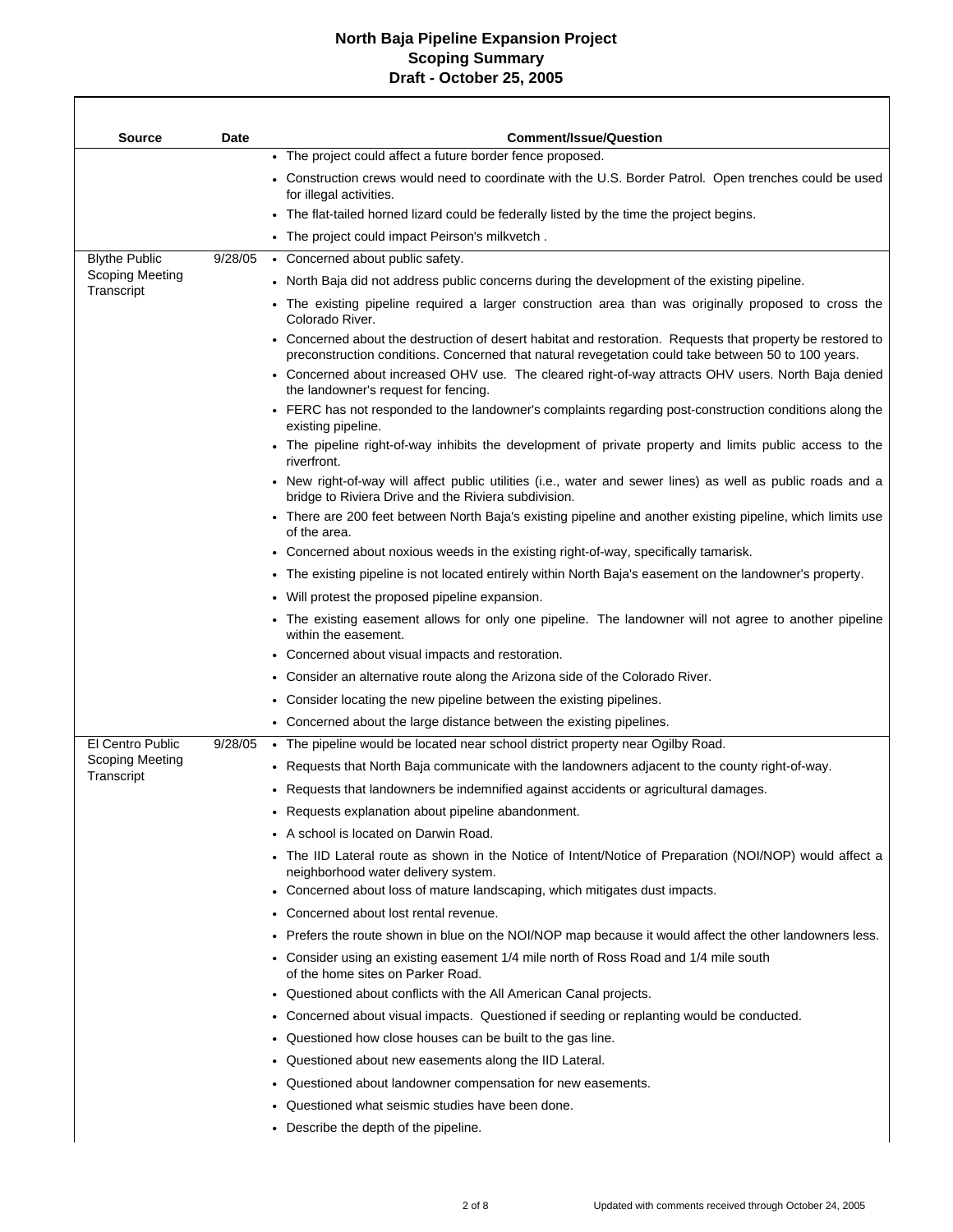| <b>Source</b>                                                                            | Date   | <b>Comment/Issue/Question</b>                                                                                                                                                                                                                                                                                                                                                    |
|------------------------------------------------------------------------------------------|--------|----------------------------------------------------------------------------------------------------------------------------------------------------------------------------------------------------------------------------------------------------------------------------------------------------------------------------------------------------------------------------------|
|                                                                                          |        | • Discuss the compaction levels over the pipeline considering a high water table and clay soils.                                                                                                                                                                                                                                                                                 |
|                                                                                          |        | • Not enough room in the county easement for a pipeline.                                                                                                                                                                                                                                                                                                                         |
|                                                                                          |        | Note: The Imperial County Air Pollution Control District read a written comment letter into the record.<br>Those comments are presented further below (see letter dated 9/26/2005) with the other written<br>comment letters.                                                                                                                                                    |
| <b>B.G. Banks/Stallard</b><br><b>Family Trust Written</b><br>Comment Letter (E-<br>mail) | 7/4/05 | • Protection of trees                                                                                                                                                                                                                                                                                                                                                            |
| Imperial County Air<br><b>Pollution Control</b>                                          | 7/7/05 | • Concerned that additional supply of natural gas to the Mexicali Valley would adversely impact Imperial<br>County's air quality.                                                                                                                                                                                                                                                |
| <b>District Written</b><br><b>Comment Letter</b>                                         |        | • Include the specifics (size, rating, expected emissions, etc.) of the proposed compressor station to be<br>built south of Algodones, Mexico. Concerned that this station could have large NOx emissions.                                                                                                                                                                       |
|                                                                                          |        | • Locate the proposed Mexican compressor station in the U.S. (not on Indian Land) so emissions can be<br>mitigated appropriately.                                                                                                                                                                                                                                                |
|                                                                                          |        | • Concerned about the "Hot Gas" issue and the potential of large NOx increases due to High-Btu Liquefied<br>Natural Gas (LNG).                                                                                                                                                                                                                                                   |
|                                                                                          |        | • Concerned that the U.S. standards and the Wobbe Number (heating value of gas number) are<br>inadequate to mitigate the impacts and protect air quality. Include a comparison of U.S. gas quality<br>standards with Mexico's.                                                                                                                                                   |
|                                                                                          |        | • Provide an in-depth, detailed list of the mitigation measures that would be implemented to control<br>emissions during the construction and operation phases of all facets of the proposed project.                                                                                                                                                                            |
|                                                                                          |        | • Conduct a cumulative health risk assessment for the project and the associated facilities that they will<br>foreseeably serve.                                                                                                                                                                                                                                                 |
| <b>Imperial County</b><br>Board of                                                       | 7/7/05 | • Concerned that additional supply of natural gas to the Mexicali Valley would adversely impact Imperial<br>County's air quality.                                                                                                                                                                                                                                                |
| <b>Supervisors Written</b><br><b>Comment Letter</b>                                      |        | • Locate the proposed Mexican compressor station in the U.S. (not on Indian Land) so emissions can be<br>mitigated appropriately.                                                                                                                                                                                                                                                |
|                                                                                          |        | • Include the specifics (size, rating, expected emissions, etc.) of the proposed compressor station to be<br>built south of Algodones, Mexico. Concerned that this station could have large NOx emissions.                                                                                                                                                                       |
|                                                                                          |        | . Concerned about the "Hot Gas" issue and the potential of large NOx increases due to High-Btu LNG.                                                                                                                                                                                                                                                                              |
|                                                                                          |        | • Opposes any expansion of the North Baja pipeline unless assurances are provided that offsets will be<br>secured in Imperial County for excess emissions from the Sempra and Intergen facilities, BACT emission<br>controls are installed on new facilities utilizing gas supplied from this pipeline, and offsets are required for<br>excess emissions for any new facilities. |
| <b>Imperial County</b><br>Planning &<br>Development                                      | 7/8/05 | • Concerned about the use of the term "precedent agreement" in North Baja's BLM application. Questionec<br>if that would mean future pipelines and incremental increases would not require further federal, state, and<br>local approval or environmental review.                                                                                                                |
| Services Written<br><b>Comment Letter</b>                                                |        | • Identify what other Imperial County agencies besides the IID would utilize gas from the new pipeline.                                                                                                                                                                                                                                                                          |
|                                                                                          |        | • Provide a map of the "full looping" proposed through Imperial County to the IID and include a phasing<br>schedule.                                                                                                                                                                                                                                                             |
|                                                                                          |        | • Concerned about use of the term "incremental increase" in North Baja's BLM application. Federal and<br>state laws prohibit piece-mealed or bi-furcated projects.                                                                                                                                                                                                               |
|                                                                                          |        | • Clarify how many pipelines are envisioned within the BLM right-of-way.                                                                                                                                                                                                                                                                                                         |
|                                                                                          |        | . Include mitigation for the potential for pipeline rupture due to seismic events.                                                                                                                                                                                                                                                                                               |
|                                                                                          |        | • Identify the federal, county, and Mexican emergency response procedures to be implemented if a seismic<br>event ruptures the pipeline.                                                                                                                                                                                                                                         |
|                                                                                          |        | • The pipeline will cross a federally designated flat-tail horned lizard management study area and potential<br>desert tortoise critical habitat. Burrowing owls will be impacted on agricultural lands. Provide appropriate<br>mitigation measures.                                                                                                                             |
|                                                                                          |        | • The IID East Highline Canal may be impacted.                                                                                                                                                                                                                                                                                                                                   |
|                                                                                          |        | • Identify the federal or state air quality mitigation and offsets for future long-term health risks proposed for<br>Imperial County and Mexicali residents.                                                                                                                                                                                                                     |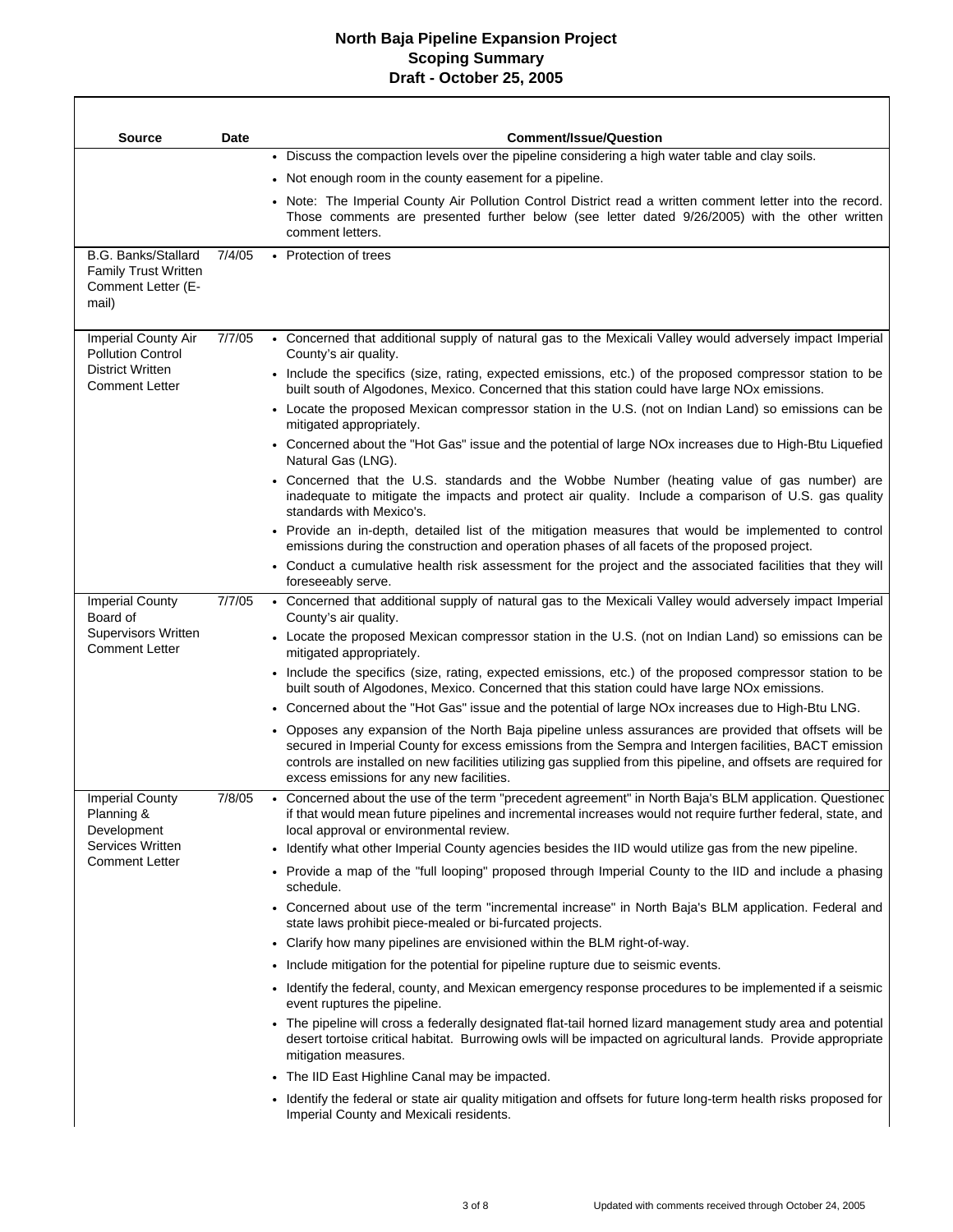$\Gamma$ 

| <b>Source</b>                                                                | Date    | <b>Comment/Issue/Question</b>                                                                                                                                                                                                                                                                                                                                                        |
|------------------------------------------------------------------------------|---------|--------------------------------------------------------------------------------------------------------------------------------------------------------------------------------------------------------------------------------------------------------------------------------------------------------------------------------------------------------------------------------------|
|                                                                              |         | • Assuming a 42-inch pipeline is installed, identify the air impacts resulting from the total number of power<br>plants and future heavy industrial, commercial, and economic development projects that could be<br>constructed within the Southeast Desert Air Basin (SEDAB) and address the potential long-term air<br>quality deterioration and possible human health impacts.    |
|                                                                              |         | This project could result in significant PM-10 emissions due to fugitive dust emissions generated by<br>vehicles traveling on both Mexican and Imperial Valley unpaved roads along the existing BLM right-of-<br>way resulting in the exceedance of the California Ambient Air Quality Standard for this pollutant.                                                                  |
|                                                                              |         | Transport of criteria pollutants (e.g., PM-10 and ozone) will occur in the future from any new heavy<br>industrial, commercial, and economic development projects resulting from the construction of this second<br>pipeline.<br>• Conduct a comprehensive health risk assessment of potential toxic emissions.                                                                      |
|                                                                              |         | • Identify the full implications of the potential health risks under both federal and state law to consider the<br>whole of the project's cumulative environmental effect of these pipelines, including those future<br>commercial/Industrial projects that could significantly impact the SEDAB airshed. Identify what applicable<br>air quality offsets would be proposed.         |
| Jeannette Banks                                                              | 9/13/05 | • Concerned about loss of native vegetation and lack of revegetation along the existing pipeline.                                                                                                                                                                                                                                                                                    |
| <b>Written Comment</b><br>Letter                                             |         | • The lack of cover causes extreme runoff and erosion preventing access along Stallard Road. Install<br>culverts at wash crossings.                                                                                                                                                                                                                                                  |
| <b>Imperial County Air</b>                                                   | 9/26/05 | • The Imperial County Air Pollution Control District (ICAPCD) requests cooperating agency status.                                                                                                                                                                                                                                                                                    |
| <b>Pollution Control</b><br><b>District Written</b><br><b>Comment Letter</b> |         | • Provide details of the modifications proposed at the Ogilby Meter Station. Identify any related air quality<br>impacts.                                                                                                                                                                                                                                                            |
| (Also Read at the El<br>Centro Public                                        |         | • Explain whether a compressor station would be located south of the border near Algodones, Mexico and,<br>if so, provide specific details of this facility.                                                                                                                                                                                                                         |
| Scoping Meeting)                                                             |         | • The ICAPCD expects to see associated emissions for both construction and operation of facilities<br>associated with the IID lateral, specifically the IID EI Centro Generating Station, as well as mitigation<br>measures to control and minimize emissions.                                                                                                                       |
|                                                                              |         | • The ICAPCD concerns related to the loop also apply to the IID Lateral.                                                                                                                                                                                                                                                                                                             |
|                                                                              |         | • The Notice of Intent describes land ownership for 40 miles of the IID Lateral. Request clarification of the<br>land ownership for the remaining 6 miles.                                                                                                                                                                                                                           |
|                                                                              |         | • The EIS/EIR should consider associated and/or connected equipment to the proposed<br>expanded North Baja pipeline that may be in Mexico (e.g., compressor station south of the border, new o<br>modified electrical generating facilities located in the Mexicali Region).                                                                                                         |
|                                                                              |         | • The ICAPCD insists that a cumulative health risk assessment be conducted for the proposed project and<br>the associated facilities and included in the Air Quality or Cumulative Impacts section of the Draft<br>EIS/EIR.                                                                                                                                                          |
|                                                                              |         | • Concerned that the construction of more power plants and other industry south of the U.S./Mexican<br>border resulting from additional gas supplies would not have to meet equivalent air quality standards to<br>protect public health. These facilities will contribute enormous amounts of emissions to the Imperial<br>Valley's airshed that will adversely impact air quality. |
|                                                                              |         | . Insists that any compressor station proposed south of the border be located in the U.S. (and not on<br>Indian or Tribal Land) so emissions can be mitigated appropriately. Concerned the proposed compressor<br>station could be considered a large NO <sub>x</sub> emitter.                                                                                                       |
|                                                                              |         | Concerned about the "Hot Gas" issue, which has the potential for large NO <sub>x</sub> increases.                                                                                                                                                                                                                                                                                    |
|                                                                              |         | • The ICAPCD has serious concerns that the standards for gas quality that are used for the U.S. market<br>and the Wobbe Number are inadequate to mitigate the impacts and protect air quality. Compare U.S.<br>gas standards with Mexico's.                                                                                                                                          |
|                                                                              |         | • Provide an in-depth, detailed list of the mitigation measures to control emissions during the construction<br>and operation phases of all facets of the proposed project.                                                                                                                                                                                                          |
| David C. Nowell                                                              | 9/28/05 | • Concerned about public safety.                                                                                                                                                                                                                                                                                                                                                     |
| <b>Written Comment</b><br>Letter                                             |         | • North Baja did not address public concerns during the development of the existing pipeline.                                                                                                                                                                                                                                                                                        |
|                                                                              |         | The existing pipeline required a larger construction area than was originally proposed to cross the<br>Colorado River.                                                                                                                                                                                                                                                               |
|                                                                              |         | • Concerned about the destruction of desert habitat and restoration. Requests that property be restored to<br>preconstruction conditions. Concerned that natural revegetation could take between 50 to 100 years.                                                                                                                                                                    |
|                                                                              |         | Concerned about increased OHV use. The cleared right-of-way attracts OHV users. North Baja denied<br>the landowner's request for fencing.                                                                                                                                                                                                                                            |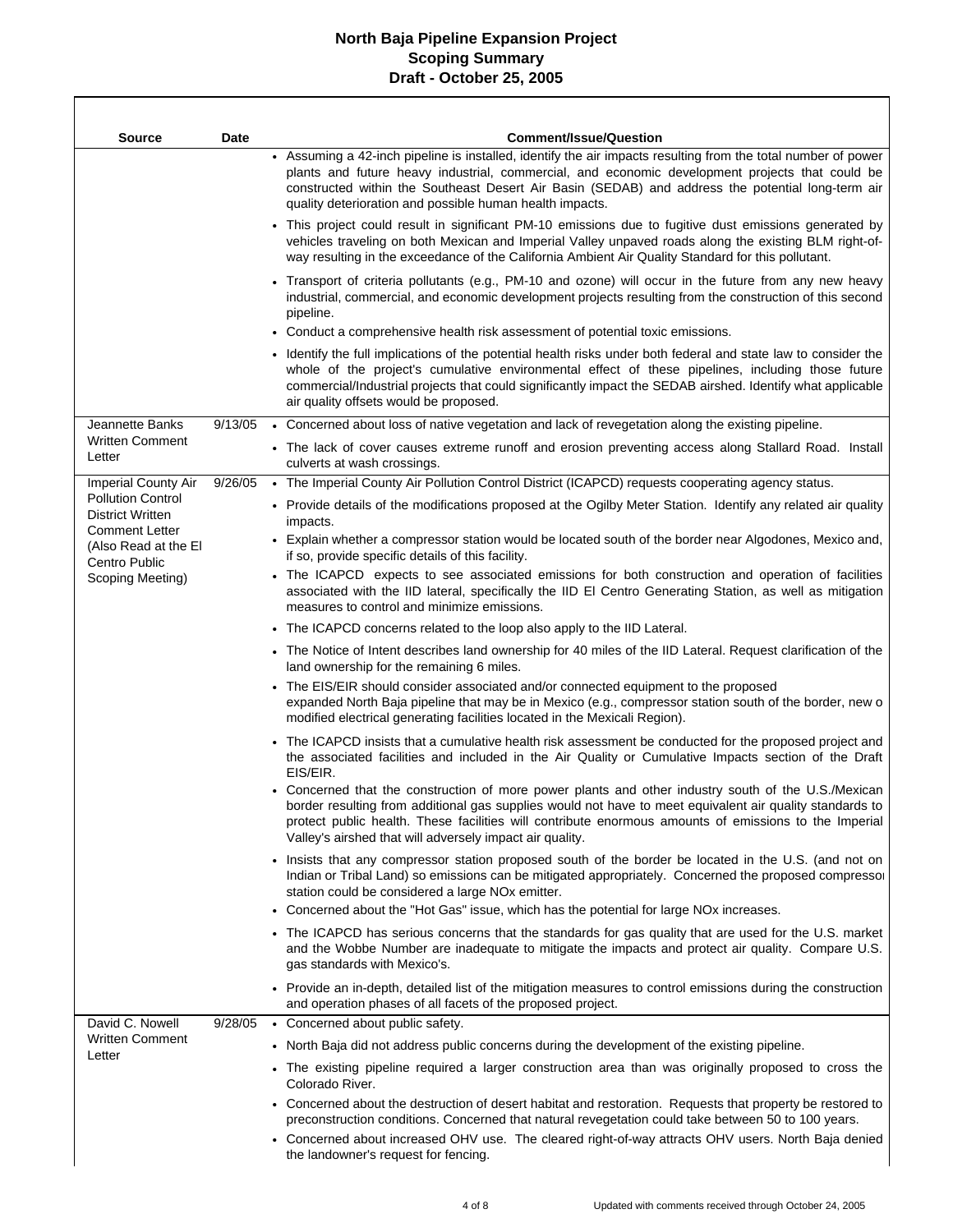$\Gamma$ 

| <b>Source</b>                                   | <b>Date</b> | <b>Comment/Issue/Question</b>                                                                                                                                                                                                                                                                                                                                                                                                                                                                                                                                                                                                                                                                                                                                                                                                                 |
|-------------------------------------------------|-------------|-----------------------------------------------------------------------------------------------------------------------------------------------------------------------------------------------------------------------------------------------------------------------------------------------------------------------------------------------------------------------------------------------------------------------------------------------------------------------------------------------------------------------------------------------------------------------------------------------------------------------------------------------------------------------------------------------------------------------------------------------------------------------------------------------------------------------------------------------|
|                                                 |             | • FERC has not responded to the landowner's complaints regarding post-construction conditions along the<br>existing pipeline.                                                                                                                                                                                                                                                                                                                                                                                                                                                                                                                                                                                                                                                                                                                 |
|                                                 |             | • The pipeline right-of-way inhibits the development of private property and limits public access to the<br>riverfront.                                                                                                                                                                                                                                                                                                                                                                                                                                                                                                                                                                                                                                                                                                                       |
|                                                 |             | • New right-of-way will affect public utilities (i.e., water and sewer lines) as well as public roads and a<br>bridge to Riviera Drive and the Riviera subdivision.                                                                                                                                                                                                                                                                                                                                                                                                                                                                                                                                                                                                                                                                           |
|                                                 |             | • There are 200 feet between North Baja's existing pipeline and another existing pipeline, which limits use<br>of the area.                                                                                                                                                                                                                                                                                                                                                                                                                                                                                                                                                                                                                                                                                                                   |
|                                                 |             | • Concerned about noxious weeds in the existing right-of-way, specifically tamarisk.                                                                                                                                                                                                                                                                                                                                                                                                                                                                                                                                                                                                                                                                                                                                                          |
|                                                 |             | • The existing pipeline is not located entirely within North Baja's easement on the landowner's property.                                                                                                                                                                                                                                                                                                                                                                                                                                                                                                                                                                                                                                                                                                                                     |
|                                                 |             | • Will protest the proposed pipeline expansion.                                                                                                                                                                                                                                                                                                                                                                                                                                                                                                                                                                                                                                                                                                                                                                                               |
|                                                 |             | • The existing easement allows for only one pipeline. The landowner will not agree to another pipeline<br>within the easement.                                                                                                                                                                                                                                                                                                                                                                                                                                                                                                                                                                                                                                                                                                                |
| Bureau of<br><b>Reclamation Written</b>         | 9/29/05     | • Requests cooperating agency status in regards to consultation with Section 106 of the National Historic<br>Preservation Act (NHPA).                                                                                                                                                                                                                                                                                                                                                                                                                                                                                                                                                                                                                                                                                                         |
| <b>Comment Letter</b>                           |             | • The loop and IID Lateral will cross Reclamation-withdrawn lands in the Palo Verde area.                                                                                                                                                                                                                                                                                                                                                                                                                                                                                                                                                                                                                                                                                                                                                     |
|                                                 |             | • Several prehistoric archaeological sites eligible for listing on the National Register of Historic Places<br>(NRHP) were located on withdrawn parcels during inventories for the existing pipeline. Construction of<br>another pipeline parallel to the original North Baja pipeline has the potential to adversely affect the<br>integrity of the buried cultural strata at CA-IMP-791 I/H, an extremely important resource.<br>• Need to consider potential effects on the All American Canal and the Coachella Canal, which have<br>previously been determined eligible for listing on the NRHP.                                                                                                                                                                                                                                         |
|                                                 |             | • Other prehistoric sites that might be located on Reclamation lands along the All American Canal and<br>affected by the IID Lateral need to be evaluated and treated for potential listing on the NRHP in a manner<br>consistent with the agreement reached between Reclamation and the other consulting parties for the All<br>American Canal Re-Lining Project.                                                                                                                                                                                                                                                                                                                                                                                                                                                                            |
| C.R. & Olivia                                   | 9/29/05     | • The IID Lateral route as shown in the NOI/NOP would affect a neighborhood water delivery system.                                                                                                                                                                                                                                                                                                                                                                                                                                                                                                                                                                                                                                                                                                                                            |
| <b>Waegner Written</b><br><b>Comment Letter</b> |             | • Concerned about loss of mature landscaping, which mitigates dust impacts.                                                                                                                                                                                                                                                                                                                                                                                                                                                                                                                                                                                                                                                                                                                                                                   |
|                                                 |             | • Concerned about lost rental revenue.                                                                                                                                                                                                                                                                                                                                                                                                                                                                                                                                                                                                                                                                                                                                                                                                        |
|                                                 |             | • Prefers the route shown in blue on the NOI/NOP map because it would affect the other landowner less.                                                                                                                                                                                                                                                                                                                                                                                                                                                                                                                                                                                                                                                                                                                                        |
|                                                 |             | • Consider using an existing easement 1/4 mile north of Ross Road and 1/4 mile south<br>of the home sites on Parker Road.                                                                                                                                                                                                                                                                                                                                                                                                                                                                                                                                                                                                                                                                                                                     |
| U.S. Army Corps of<br>Engineers (COE)           | 9/30/05     | • A COE permit is required for the discharge of dredged or fill material into "waters of the United States"<br>and adjacent wetlands.                                                                                                                                                                                                                                                                                                                                                                                                                                                                                                                                                                                                                                                                                                         |
| <b>Written Comment</b><br>Letter                |             | • Examples of fill activities include:<br>(a) creating fills for residential or commercial development, placing bank protection,<br>temporary or permanent stockpiling of excavated material, building road crossings, backfilling for utility<br>line crossings and constructing outfall structures, dams, levees, groins, weirs, or other structures;<br>(b) mechanized land clearing, grading which involves filling low areas or land leveling,<br>ditching, channelizing and other excavation activities that would have the effect of destroying<br>or degrading waters of the United States;<br>(c) allowing runoff or overflow from a contained land or water disposal area to re-enter a<br>water of the United States; and<br>(d) placing pilings when such placement has or would have the effect of a discharge of fill material. |
| Ramona Band of<br>the Cahuilla Written          | 10/4/05     | • Concerned that Native American cultural artifacts will be discovered, disturbed, and destroyed. A<br>certified archaeologist should be hired. Mitigation should be implemented for disturbance.                                                                                                                                                                                                                                                                                                                                                                                                                                                                                                                                                                                                                                             |
| <b>Comment Letter</b>                           |             | • A herpetologist needs to precede the earth-disturbing equipment to monitor for the flat-tailed horned<br>lizard and desert tortoise. The EIS needs to require documentation of the presence of these species and<br>actions taken to prevent harm to them.                                                                                                                                                                                                                                                                                                                                                                                                                                                                                                                                                                                  |
|                                                 |             | • The project is within the traditional use area of the Cahuilla People. Extremely concerned about the<br>Native American sites that are in or near the project site. Concerned that excavation could uncover<br>Native American artifacts that may have significant sacred, religious, and cultural value.                                                                                                                                                                                                                                                                                                                                                                                                                                                                                                                                   |
|                                                 |             | • Include a Native American Monitor in any further field study and during the construction phase of the<br>project. The cost of the monitor should be made a part of the construction budget. Requests copies of<br>the archaeological survey report and the records search report for the project.                                                                                                                                                                                                                                                                                                                                                                                                                                                                                                                                           |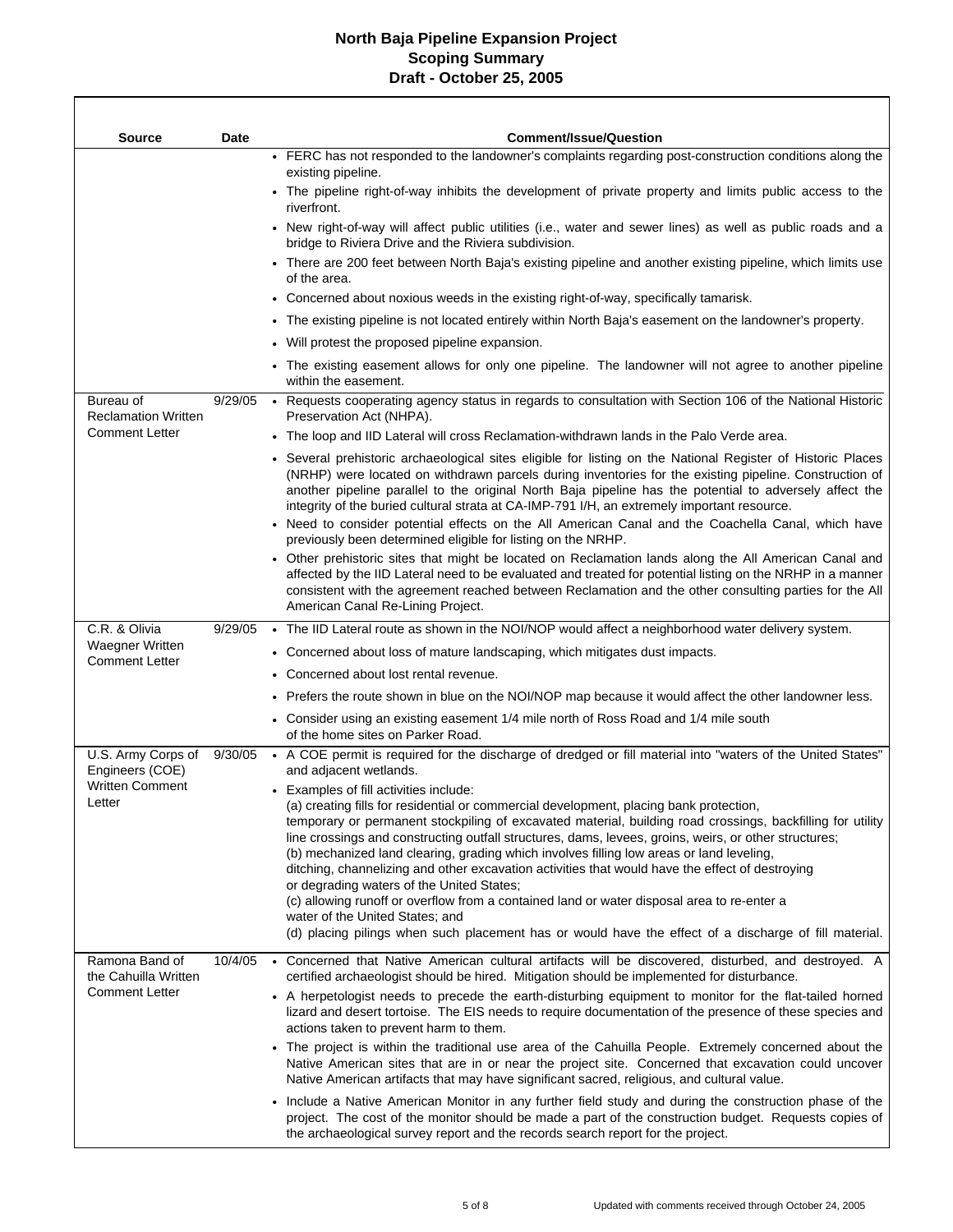г

| <b>Source</b>                                                                            | <b>Date</b> | <b>Comment/Issue/Question</b>                                                                                                                                                                                                                                                                                                                                                                          |                                                                                                                                                                                                                                                                                                                                                                             |
|------------------------------------------------------------------------------------------|-------------|--------------------------------------------------------------------------------------------------------------------------------------------------------------------------------------------------------------------------------------------------------------------------------------------------------------------------------------------------------------------------------------------------------|-----------------------------------------------------------------------------------------------------------------------------------------------------------------------------------------------------------------------------------------------------------------------------------------------------------------------------------------------------------------------------|
| Dion International                                                                       | 10/6/05     | • In favor of the IID Lateral preferred route.                                                                                                                                                                                                                                                                                                                                                         |                                                                                                                                                                                                                                                                                                                                                                             |
| Trucks, LLC Written<br><b>Comment Letter</b>                                             |             | • Strongly opposes the IID Lateral alternative route due to disruptions of business, and safety concerns for<br>employees due to the presence of high voltage powerlines and high pressure natural gas pipelines along<br>the IID Lateral alternative route.                                                                                                                                           |                                                                                                                                                                                                                                                                                                                                                                             |
| U.S. Environmental<br><b>Protection Agency</b><br>(EPA) Written<br><b>Comment Letter</b> | 10/6/05     | • Include a comprehensive evaluation and disclosure of environmental impacts from the project and all<br>connected actions on both sides of the U.S.-Mexican border.                                                                                                                                                                                                                                   |                                                                                                                                                                                                                                                                                                                                                                             |
|                                                                                          |             | • Identify the connected actions that will occur in Baja California and provide a discussion of the<br>applicability of Executive Order 12114, Environmental Effects Abroad of Major Federal Actions, to the<br>proposed action.<br>• The DEIS should discuss the reasonably foreseeable environmental effects.                                                                                        |                                                                                                                                                                                                                                                                                                                                                                             |
|                                                                                          |             | • The DEIS should clearly identify the underlying purpose and need.                                                                                                                                                                                                                                                                                                                                    |                                                                                                                                                                                                                                                                                                                                                                             |
|                                                                                          |             | • The DEIS should provide an overview of the current energy structure on both sides of the U.S.-Mexican<br>border, describing sources of natural gas, existing gas pipelines (location, capacity, ownership, etc.), and<br>power plants supplied by those pipelines. It should also clarify how the proposed expansion relates to the<br>purpose and need of the original North Baja Pipeline Project. |                                                                                                                                                                                                                                                                                                                                                                             |
|                                                                                          |             | • Specific information pertaining to changes that have/will occur in the Baja California energy market<br>should be discussed.                                                                                                                                                                                                                                                                         |                                                                                                                                                                                                                                                                                                                                                                             |
|                                                                                          |             | . Disclose the potential sources of gas from Mexico that will be imported into the United States.                                                                                                                                                                                                                                                                                                      |                                                                                                                                                                                                                                                                                                                                                                             |
|                                                                                          |             | • Evaluate in detail all reasonable alternatives that meet the project's purpose and need, including<br>alternatives outside the legal jurisdiction of the lead agencies. Environmental impacts for each<br>alternative should be quantified. Discuss the reasons that certain alternatives were eliminated.                                                                                           |                                                                                                                                                                                                                                                                                                                                                                             |
|                                                                                          |             |                                                                                                                                                                                                                                                                                                                                                                                                        | Discuss ambient air conditions (baseline or existing conditions), Clean Air Act (CAA), National Ambient<br>Air Quality Standards, criteria pollutant nonattainment areas for the project, and potential air quality<br>impacts (including cumulative and indirect impacts) for each fully evaluated alternative. Construction-<br>related impacts should also be discussed. |
|                                                                                          |             | • The FERC should coordinate with state and local air pollution control districts in evaluating permitting<br>requirements and potential impacts of the project on air quality.                                                                                                                                                                                                                        |                                                                                                                                                                                                                                                                                                                                                                             |
|                                                                                          |             | • Address the applicability of CAA Section 176 and the EPA's general conformity regulations at 40 Code of<br>Federal Regulations (CFR) Parts 51 and 93. Federal agencies need to ensure that their actions, including<br>construction emissions subject to state jurisdiction, conform to an approved implementation plan.                                                                             |                                                                                                                                                                                                                                                                                                                                                                             |
|                                                                                          |             | • Consider implementing the following mitigation measures to reduce construction-related air emissions:<br>(a) Reduce emissions of diesel particulate matter (DPM) and other air pollutants by using<br>particle traps and other technological or operational methods.                                                                                                                                 |                                                                                                                                                                                                                                                                                                                                                                             |
|                                                                                          |             | (b) Ensure that diesel-powered construction equipment is properly tuned and maintained, and shut off<br>when not in direct use.                                                                                                                                                                                                                                                                        |                                                                                                                                                                                                                                                                                                                                                                             |
|                                                                                          |             | (c) Prohibit engine tampering to increase horsepower.<br>(d) Locate diesel engines, motors, and equipment as far as possible from residential areas and sensitive<br>receptors.                                                                                                                                                                                                                        |                                                                                                                                                                                                                                                                                                                                                                             |
|                                                                                          |             | (e) Require low sulfur diesel fuel (<15 parts per million), if available.                                                                                                                                                                                                                                                                                                                              |                                                                                                                                                                                                                                                                                                                                                                             |
|                                                                                          |             | (f) Reduce construction-related trips of workers and equipment, including trucks.<br>(g) Lease or buy newer, cleaner equipment (1996 or newer model), using a minimum of 75<br>percent of the equipment's total horsepower.                                                                                                                                                                            |                                                                                                                                                                                                                                                                                                                                                                             |
|                                                                                          |             | (h) Use engine types such as electric, liquefied gas, hydrogen fuel cells, and/or alternative                                                                                                                                                                                                                                                                                                          |                                                                                                                                                                                                                                                                                                                                                                             |
|                                                                                          |             | diesel formulations.<br>(i) Adopt a Construction Emissions Mitigation Plan to reduce construction emissions.<br>(j) Work with the local air pollution control district(s) to implement the strongest mitigation for reducing<br>construction emissions.                                                                                                                                                |                                                                                                                                                                                                                                                                                                                                                                             |
|                                                                                          |             | • Include a description (including acreage and channel lengths, habitat types, values, and functions) and<br>provide maps of all waters of the U.S. within the project area.                                                                                                                                                                                                                           |                                                                                                                                                                                                                                                                                                                                                                             |
|                                                                                          |             | • Any permitted discharge into waters of the U.S. must be the least environmentally damaging alternative.                                                                                                                                                                                                                                                                                              |                                                                                                                                                                                                                                                                                                                                                                             |
|                                                                                          |             | • If discharges into waters of the U.S. are proposed, alternatives should be evaluated that would avoid<br>such discharges.                                                                                                                                                                                                                                                                            |                                                                                                                                                                                                                                                                                                                                                                             |
|                                                                                          |             | • Encourages early coordination with the COE.                                                                                                                                                                                                                                                                                                                                                          |                                                                                                                                                                                                                                                                                                                                                                             |
|                                                                                          |             |                                                                                                                                                                                                                                                                                                                                                                                                        |                                                                                                                                                                                                                                                                                                                                                                             |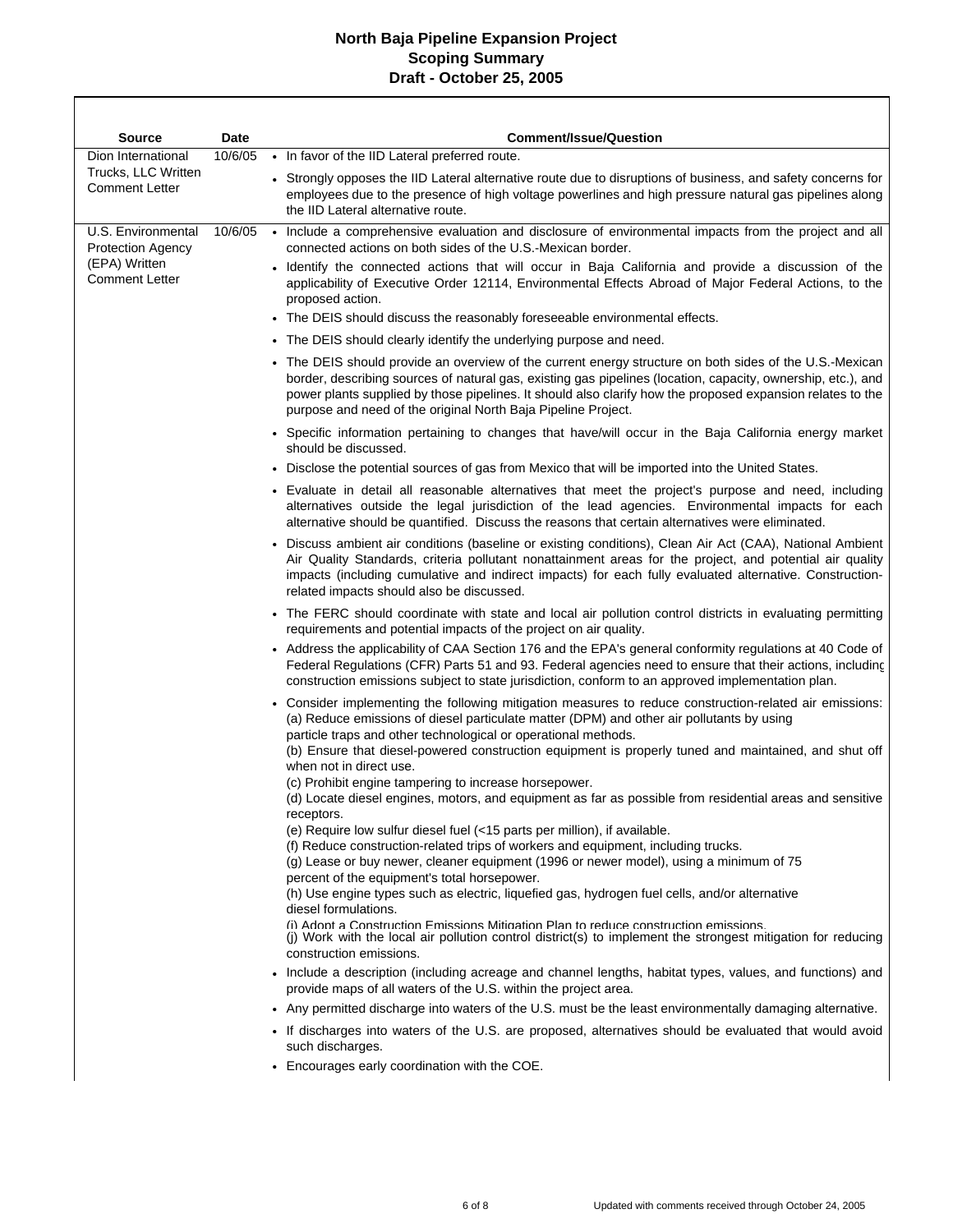$\overline{\phantom{a}}$ 

| Source | Date | <b>Comment/Issue/Question</b>                                                                                                                                                                                                                                                                                                                                                                                                                                                                                                                                                                                                                                                                                                     |
|--------|------|-----------------------------------------------------------------------------------------------------------------------------------------------------------------------------------------------------------------------------------------------------------------------------------------------------------------------------------------------------------------------------------------------------------------------------------------------------------------------------------------------------------------------------------------------------------------------------------------------------------------------------------------------------------------------------------------------------------------------------------|
|        |      | Discuss measures to be implemented that would minimize or mitigate any proposed discharges. The<br>discussion should include the following:<br>(a) acreage and habitat type created or restored;<br>(b) water sources to maintain the mitigation area;<br>(c) detailed revegetation plans;<br>(d) maintenance and monitoring plans, including performance standards;<br>(e) the size and location of mitigation zones;<br>(f) the responsible parties; and<br>(g) contingency plans.                                                                                                                                                                                                                                              |
|        |      | • Mitigation should be implemented in advance.                                                                                                                                                                                                                                                                                                                                                                                                                                                                                                                                                                                                                                                                                    |
|        |      | • Provide information on CWA Section 303(d) impaired waters in the project area, if any, and efforts to<br>develop and revise Total Maximum Daily Loads (TMDLs). Describe existing restoration and<br>enhancement efforts for those waters, how the proposed project will coordinate with on-going protection<br>efforts, and any mitigation measures proposed to avoid further degradation of impaired waters.                                                                                                                                                                                                                                                                                                                   |
|        |      | • Address potential direct, indirect, and cumulative impacts of hazardous waste from construction and<br>operation and include projected hazardous waste types and volumes, and expected storage, disposal,<br>and management plans. Address the applicability of Federal and state requirements. Include measures<br>to minimize the generation of hazardous waste, including alternate industrial processes using less toxic<br>materials.                                                                                                                                                                                                                                                                                      |
|        |      | • Identify all petitioned and listed threatened and endangered species and critical habitat that might occur<br>within the project area. Identify and quantify which species or critical habitat might be directly or indirectly<br>affected by each alternative. Recommends the DEIS include a BA as well as a description of the<br>outcome of the FWS Section 7 consultation.                                                                                                                                                                                                                                                                                                                                                  |
|        |      | • Disclose the parties that would be responsible for avoiding, minimizing, and mitigating any adverse<br>cumulative impacts identified.                                                                                                                                                                                                                                                                                                                                                                                                                                                                                                                                                                                           |
|        |      | • The DEIS should focus on resources that are at risk and/or are significantly impacted by the proposed<br>project before mitigation.                                                                                                                                                                                                                                                                                                                                                                                                                                                                                                                                                                                             |
|        |      | • The Cumulative Impacts section should identify which resources are analyzed, which ones are not, and<br>why.<br>For each resource:                                                                                                                                                                                                                                                                                                                                                                                                                                                                                                                                                                                              |
|        |      | (a) Identify the current condition of the resource as a measure of past impacts.<br>(b) Identify the trend in the condition of the resource as a measure of present impacts.<br>(c) Identify the future condition of the resource based on an analysis of the cumulative<br>impacts of reasonably foreseeable projects or actions added to existing conditions and<br>current trends.<br>(d) Assess the cumulative impacts contribution of the proposed alternatives to the long-term health of the<br>resource, and provide a specific measure for the projected impact from the proposed alternatives.<br>(e) Disclose the parties that would be responsible for avoiding, minimizing, and mitigating those adverse<br>impacts. |
|        |      | (f) Identify opportunities to avoid and minimize impacts, including working with other                                                                                                                                                                                                                                                                                                                                                                                                                                                                                                                                                                                                                                            |
|        |      | entities.<br>Describe the reasonably foreseeable future land use and associated impacts that will result from the<br>additional power supply provided by the IID Lateral. Provide an estimate of the amount of growth, its<br>likely location, and the biological and environmental resources at risk.                                                                                                                                                                                                                                                                                                                                                                                                                            |
|        |      | • Evaluate the feasibility of adopting mitigation to avoid, reduce, or compensate for adverse environmental<br>impacts from construction and operation. Recommend presenting all reasonable mitigation and pollution<br>prevention measures.                                                                                                                                                                                                                                                                                                                                                                                                                                                                                      |
|        |      | • Describe the process and outcome of government-to-government consultation between the FERC and<br>each of the tribal governments within the project area.                                                                                                                                                                                                                                                                                                                                                                                                                                                                                                                                                                       |
|        |      | • Address the existence of Indian sacred sites in the project area. Address Executive Order 13007 and<br>distinguish it from Section 106 of the NHPA. Discuss how the FERC will avoid adversely affecting the<br>physical integrity of sacred sites, if they exist, and address other requirements of the Order.                                                                                                                                                                                                                                                                                                                                                                                                                  |
|        |      | • Include an evaluation of environmental justice populations within the project area. Address the potential<br>for disproportionate adverse impacts on minority and low-income populations, and the approaches used<br>to foster public participation by these populations. Assessment of the project's impact on minority and<br>low-income populations should reflect coordination with those affected populations.                                                                                                                                                                                                                                                                                                             |
|        |      | Require an invasive plant management plan, and a plan to utilize native plants for restoration.                                                                                                                                                                                                                                                                                                                                                                                                                                                                                                                                                                                                                                   |
|        |      | Evaluate alternatives that would avoid the need to revise the management plans for the California Desert<br>Conservation Area and the Milpitas Wash Special Management Area.                                                                                                                                                                                                                                                                                                                                                                                                                                                                                                                                                      |
|        |      | Discuss how the proposed action would support or conflict with the objectives of other federal state                                                                                                                                                                                                                                                                                                                                                                                                                                                                                                                                                                                                                              |

iss how the proposed action would support or conflict with the objectives of other fe tribal or local land use plans, policies and controls in the project area.